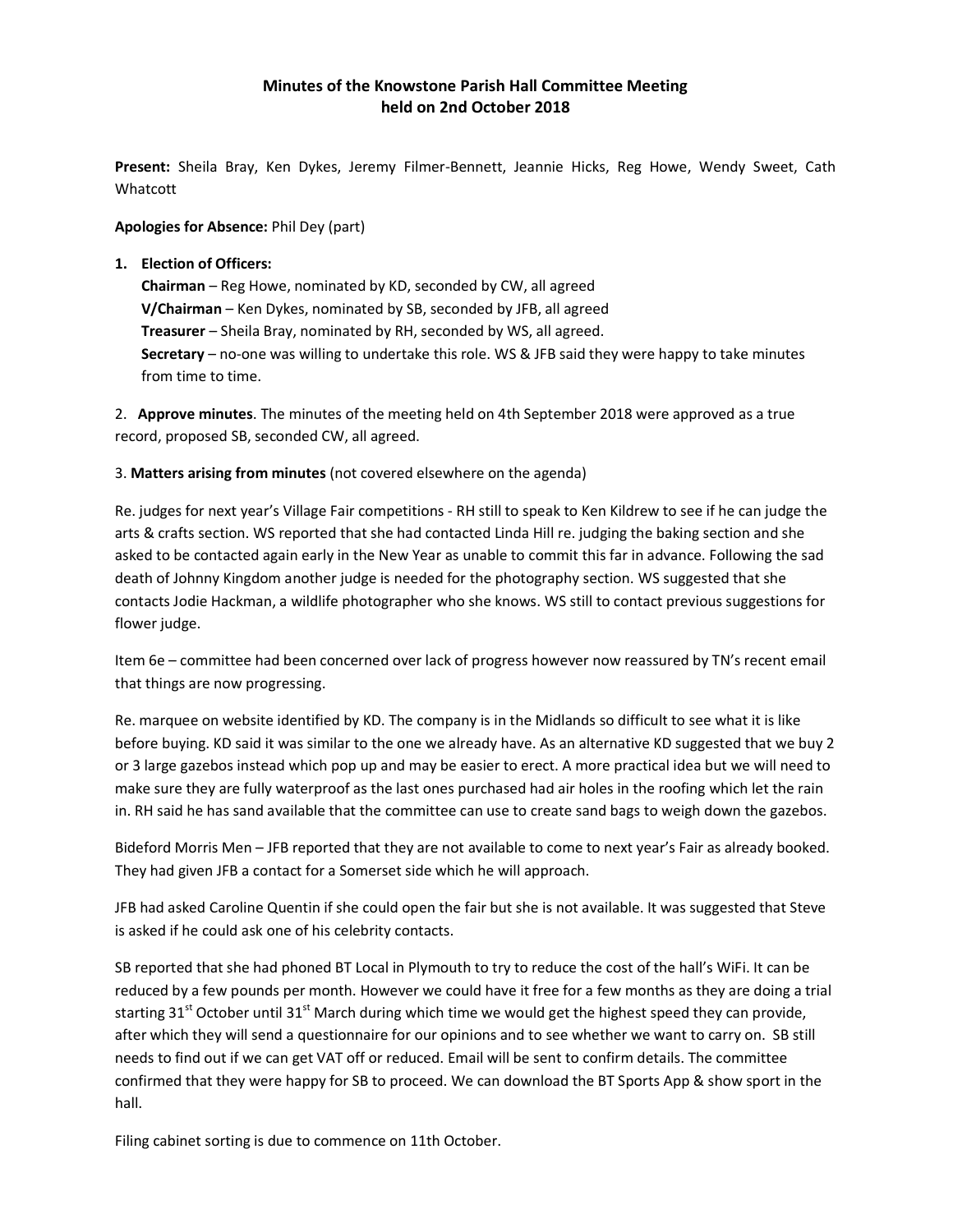4. Correspondence WS had received an email from Hallshare about a meeting on 9th October at West Buckland Village Hall. JFB and CW said they would attend.

# 5. Finance report

a. Income / outgoings summary – already circulated at AGM

b. Additional income handed over at meeting - KD gave SB £127.90 for hall hire less miscellaneous expenses.

Cheques recently banked - £56 from Bill Bucknell for hall hire for anniversary party and £120 from PCC.

SB will write to KPC for a grant of £200.00. A cheque for £123.81 was raised for Belinda to cover curtain track & time spent.

6. Hall facilities / equipment KD reported that the old trestle tables and wooden forms are coming to the end of their lives. He will put plastic folding tables on the next grant list. He said the forms were well made and it would be a shame to dispose of them. RH to ask the carpenter, David Herbert to mend the forms so they can be used in the church for additional seating.

Kitchen renovations - the consensus is that it is not big enough to be a modern commercial kitchen. It needs to be upgraded and made more usable. After new sliding fire door has been put in there will be more room for storage cupboards. SB has Louise on standby to do a kitchen design. Caterers using the kitchen have said they would prefer a cooker with 6 rather than 4 burners. JFB said he would like to be involved in looking at options as has he run commercial kitchens in the past. It was felt that there is no point in going too up-market on the kitchen as limited by size of carpark. There was a query about whether we need a third sink for hand washing; if so not where it is currently positioned. A subcommittee of KD, SB, JH & JFB will meet and draw up ideas/plans.

7. Hall maintenance issues KD reported that there is guttering coming adrift at the southern side of the hall which John Lock will repair. He said that the shed roof is leaking again. SB to enquire of shed man about putting a metal profile roof on it. Book shelves will go where filing cabinets are currently. There will not be room for the small shelves out in lobby which is used to display leaflets. Review situation to see if they can be displayed in committee room. The fire extinguisher may have to be moved. It was agreed to review what goes in the committee room in due course once filing cabinets were out of the way etc. Suggestion that the memorials could be moved into the hall.

The hall gardens need to be sorted but it was decided to wait until stuff has died off before arranging a date. JH will take the lead on this. The new electricity pole replacing old one has not been put on hall ground. The old one has not been taken down yet.

Someone had suggested having a permanent bar – JFB had looked at mobile ones but they are very expensive. We need something that is easier to put up than what we currently have. No-one has BII licence so the whole idea of having a bar at events needs to be reviewed.

Curtains – SB expressed concerns. Heathcoats are matching Belinda's price to make the curtains but they will have joins in them because the material is stained in various places from the fire retarding process. RH read TN's email re. curtains - £1130.00 to be paid to Heathcoats. Does the price include fitting the curtains? Are we able to apply pressure on Heathcoats so they will fit them for us? David Herbert, the carpenter is going to fit the tracking. WS to ask TN to confirm that David has been contacted re. fitting tracking and raise concerns about the curtains having joins etc.